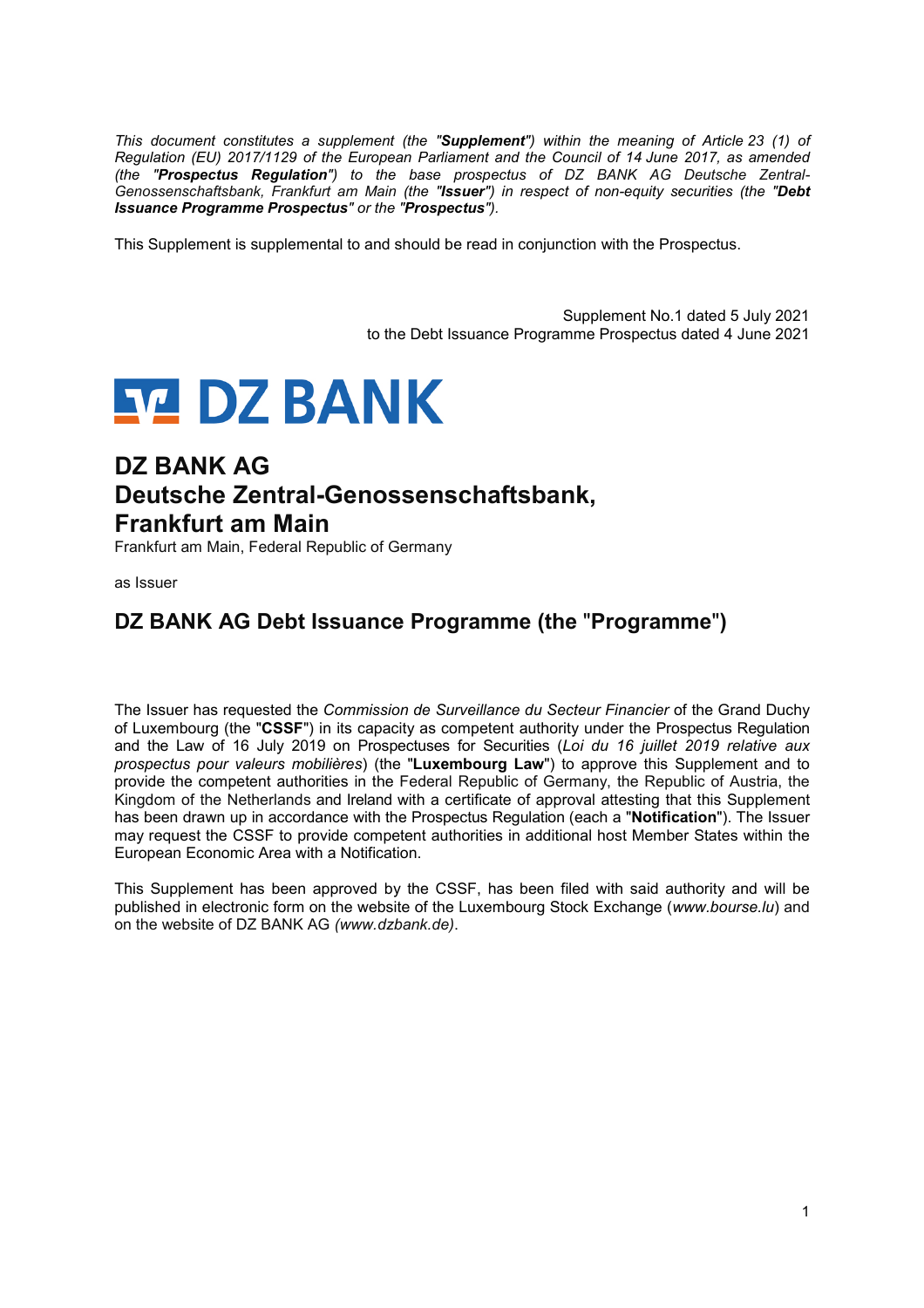#### **RESPONSIBILITY STATEMENT**

DZ BANK AG Deutsche Zentral-Genossenschaftsbank, Frankfurt am Main ("**DZ BANK**", "**DZ BANK AG**" or the "**Issuer**") is solely responsible for the information given in this Supplement. The Issuer hereby declares that, to the best of its knowledge, the information contained in this Supplement is in accordance with the facts and that this Supplement makes no omission likely to affect its import.

Terms defined or otherwise attributed meanings in the Prospectus have the same meaning when used in this Supplement.

This Supplement shall only be distributed in connection with the Prospectus. It should only be read in conjunction with the Prospectus. Full information on the Issuer and any Tranche (as defined in the Prospectus) of notes (the "**Notes**") is only available on the basis of the combination of this Supplement, the Prospectus and the relevant Final Terms.

To the extent that there is any inconsistency between any statement in this Supplement and any other statement in or incorporated by reference in the Prospectus, the statements in this Supplement will prevail.

Save as disclosed in this Supplement, there has been no other significant new factor, material mistake or material inaccuracy relating to information included in the Prospectus which may affect the assessment of the Notes to be issued under this Programme since the publication of the Prospectus.

The Issuer has confirmed to the Dealers that the Prospectus and this Supplement contain all information with regard to the Issuer and the Notes which is material in the context of the Programme and the issue and offering of Notes thereunder; that the information contained therein with respect to the Issuer and the Notes is accurate in all material respects and is not misleading; that any opinions and intentions expressed therein with respect to the Issuer and the Notes are honestly held; that there are no other facts with respect to the Issuer or the Notes the omission of which would make the Prospectus and this Supplement as a whole or any of such information or the expression of any such opinions or intentions misleading and that the Issuer has made all reasonable enquiries to ascertain all facts material for the purposes aforesaid.

No person has been authorised to give any information which is not contained in or not consistent with the Prospectus as supplemented by this Supplement or any other document entered into or any other information supplied by the Issuer in connection with the Programme and, if given or made, such information must not be relied upon as having been authorised by the Issuer, the Dealers or any of them.

Neither the Arranger nor any of the Dealers, any financial intermediaries or any other person mentioned in the Prospectus as supplemented by this Supplement, excluding the Issuer, is responsible for the information contained in the Prospectus as supplemented by this Supplement or any Final Terms or any other document incorporated therein by reference, and, accordingly and to the extent permitted by the laws of any relevant jurisdiction, none of these persons accepts any responsibility for the accuracy or completeness of the information contained in any of these documents.

The Prospectus as supplemented by this Supplement as well as any Final Terms reflect the status as at their respective dates of issue. The delivery of the Prospectus as supplemented by this Supplement and any Final Terms and the offering, sale or delivery of any Notes may not be taken as an implication that the information contained in such documents is accurate and complete subsequent to their respective dates of issue or that there has been no adverse change in the financial situation of the Issuer since such date or that any other information supplied in connection with the Programme is accurate at any time subsequent to the date on which it is supplied or, if different, the date indicated in the document containing the same.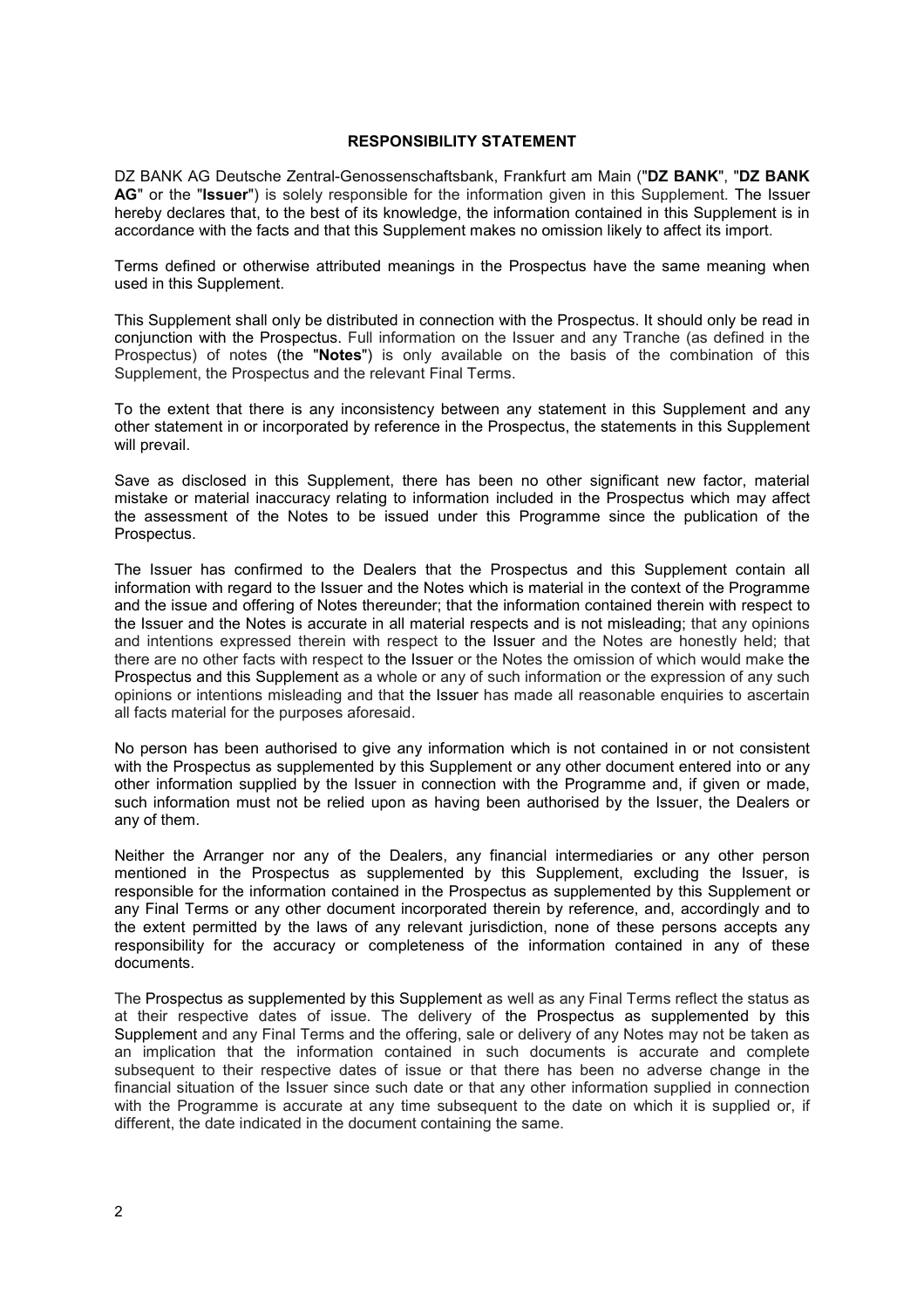#### **RIGHT TO WITHDRAW**

**In accordance with Article 23 (2a) of the Prospectus Regulation, where the Prospectus as supplemented by this Supplement relates to an offer of Notes to the public, investors who had already agreed to purchase or subscribe for the Notes before this Supplement was published and where the Notes had not yet been delivered to the investors at the time when the significant new factor, material mistake or material inaccuracy arose or was noted have the right, exercisable within three working days after the publication of this Supplement, beginning on 6 July 2021 and ending on 8 July 2021, to withdraw their acceptances. Investors wishing to exercise the right of withdrawal may contact the Issuer under the email address**  *Widerruf@dzbank.de***. The final date of the right of withdrawal will be 8 July 2021.** 

#### **CAUSAL FACTOR FOR THE SUPPLEMENT**

The significant new factor on the basis of which this Supplement has been prepared is the publication by S&P Global Ratings Europe Limited (Germany branch) as of 24 June 2021 regarding the changes to the issuer rating of DZ BANK from AA- to A+ and the short-term rating from A-1+ to A-1 (the "**causal factor for the Supplement**"). The causal factor for the Supplement, therefore, took effect on 24 June 2021.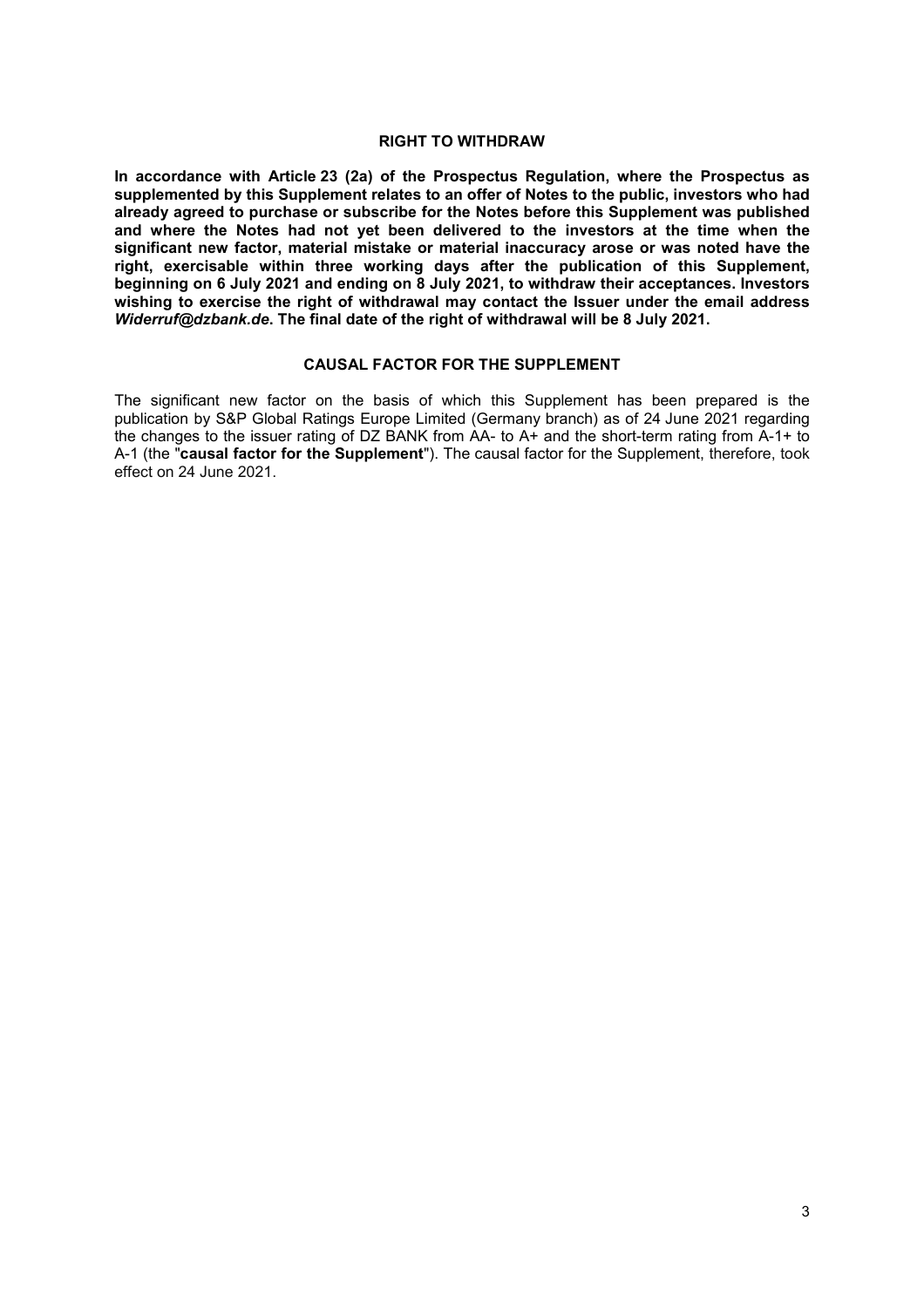#### **I. Replacement information pertaining to the section** "**RISK FACTORS"**

#### **The 2nd paragraph under the heading "RISK FACTORS SPECIFIC AND MATERIAL TO THE ISSUER – 1.3 Overarching bank-related risk factors –** *1.3.1 Issuer Risk***" on pages 19 and 20 of the Prospectus shall be replaced by the following:**

"This could manifest itself for example by a rapid downgrade of DZ BANK's rating (issuer rating). Should DZ BANK's issuer rating fall below the level considered as an investment grade rating, then this could be seen as an indicator of a heightened threat of insolvency. If a rating agency assigns an investment grade rating to the issuer risk, this can be understood in principle to mean that the rating agency only sees a limited default risk in relation to the Issuer in question. At present, the major rating agencies S&P Global Ratings Europe Limited (Germany branch)1 ("**S&P**"), Moody's Deutschland GmbH2 ("**Moody´s**") and Fitch Ratings – a branch of Fitch Ratings Ireland Limited3 ("**Fitch**") assign DZ BANK an issuer rating which is, with respect to S&P, in the third-highest, and with respect to Moody's and Fitch, in the respective second-highest investment grade category. In 2019, the credit ratings for DZ BANK issued by S&P and Moody's were given a negative outlook. The reasons were the deteriorating economic conditions for German banks owing to a number of factors, including the low interest rates and the accompanying decline in profitability. In the 2020 financial year, Fitch also assigned DZ BANK's rating a negative outlook. The reason for this was the impact of the COVID-19 pandemic on the economic development in Germany and the associated additional pressure on the earnings and the risk situation of German banks. In the second quarter of the financial year 2021 S&P lowered the rating of DZ BANK by one notch and assigned it a stable outlook. The reason for that was a dampened view on the German banking market taken as a whole. From S&P's point of view there exists a long-term pressure on the profitability of German banks stemming from structural deficits like a high cost basis, increasing risks resulting from a technological disruption of the market and the continuing low interest rates. After the downgrade by S&P the rating of DZ BANK still remains in the investment grade category, which is also the case with respect to the rating by the other two agencies, i.e. although the rating outlook was changed to negative by Moody's and Fitch, DZ BANK's issuer rating would still be in the investment grade range even if it were downgraded by two rating notches."

#### **The 2nd paragraph under the heading "RISK FACTORS SPECIFIC AND MATERIAL TO THE ISSUER – 1.3 Overarching bank-related risk factors –** *1.3.3 Rating downgrades***" on pages 21 and 22 of the Prospectus shall be replaced by the following:**

"DZ BANK currently holds an issuer rating which is, with respect to S&P, in the third-highest, and with respect to Moody's and Fitch, in the respective second-highest category of Investment Grade sector from the Rating Agencies. In 2019, the credit ratings for DZ BANK issued by S&P and Moody´s were given a negative outlook. The reasons were the deteriorating economic conditions for German banks, partly because of the low interest rates and the accompanying decline in profitability. In 2020, the DZ BANK rating from Fitch also had a negative outlook. This was due to the impact of the COVID-19 pandemic on the economic development in Germany and the related additional pressure on the earnings and risk situation of German banks. In the second quarter of the financial year 2021 S&P lowered the rating of DZ BANK by one notch and assigned it a stable outlook. The reason for that was a dampened view on the German banking market taken as a whole. From S&P's point of view there exists a long-term pressure on the profitability of German banks stemming from structural deficits like a high cost basis, increasing risks resulting from a technological disruption of the market and the continuing low interest rates. Therefore, it cannot be ruled out that S&P will lower the rating further or that also Moody's and Fitch will lower the rating of DZ BANK and possibly of its subsidiaries. Even after a further downgrade by S&P by one notch the rating of DZ BANK would still remain in the investment grade category. This is also the case with respect to the rating by the other

 $\overline{a}$ 

<sup>1</sup> S&P is based in the European Community and, in accordance with Directive (EC) No. 1060/2009 of the European Parliament and Council of 16 September 2009 on rating agencies, was registered on 31 October 2011. 2

<sup>&</sup>lt;sup>2</sup> Moody's is based in the European Community and, in accordance with Directive (EC) No. 1060/2009 of the European Parliament and Council of 16 September 2009 on rating agencies, was registered on 31 October 2011.

<sup>&</sup>lt;sup>3</sup> Fitch is based in the European Community and, in accordance with Directive (EC) No. 1060/2009 of the European Parliament and Council of 16 September 2009 on rating agencies, was registered on 31 October 2011.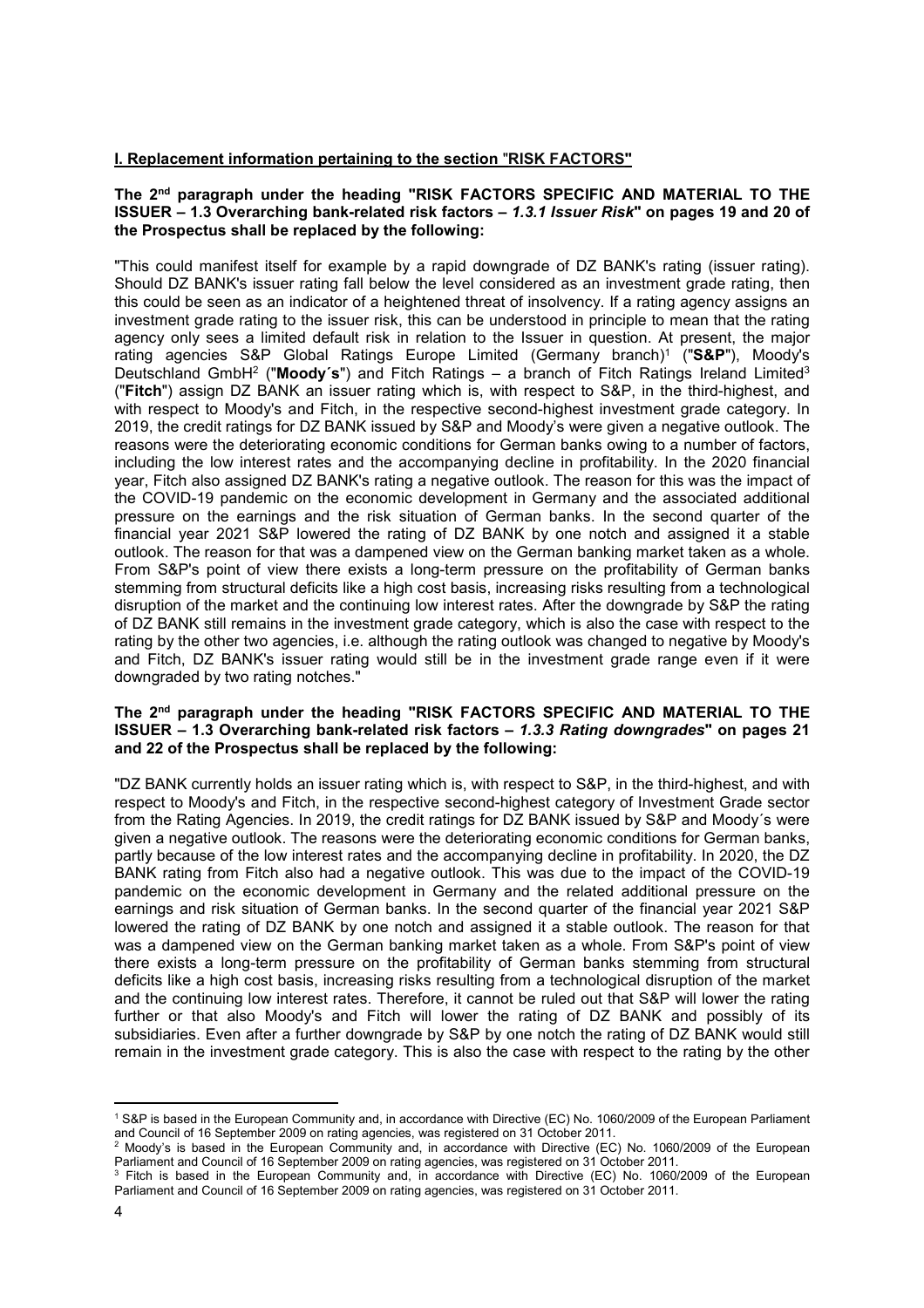two agencies, i.e. DZ BANK's issuer rating would still be in the investment grade range even if it were downgraded by two rating notches by Moody's and Fitch."

#### **II. Replacement information pertaining to the section** "**DZ BANK AG DEUTSCHE ZENTRAL-GENOSSENSCHAFTSBANK, FRANKFURT AM MAIN"**

**The 3rd and 4th paragraph under the heading "INFORMATION ABOUT DZ BANK –** *Issuer Credit Ratings***" on pages 42 and 43 of the Prospectus shall be replaced by the following:** 

"**S&P: Issuer rating: A+**\*  **short-term rating: A-1**\*

\* joint rating for the Cooperative Financial Services Network (Genossenschaftliche FinanzGruppe)

S&P defines:

**A:** An obligor rated 'A' has strong capacity to meet its financial commitments but is somewhat more susceptible to the adverse effects of changes in circumstances and economic conditions than obligors in higher-rated categories.

*Note:* 

*The ratings from 'AA' to 'CCC' may be modified by the addition of a plus (+) or minus (-) sign to show relative standing within the rating categories.*

**A-1:** An obligor rated 'A-1' has strong capacity to meet its financial commitments. It is rated in the highest category by S&P. Within this category, certain obligors are designated with a plus sign (+). This indicates that the obligor's capacity to meet its financial commitments is extremely strong."

#### **III. Replacement information pertaining to the section** "**TERMS AND CONDITIONS OF THE NOTES (GERMAN LANGUAGE TRANSLATION)**"

**The paragraphs under the heading "§ 8 Status / Aufrechnungsverbot / Keine Sicherheit / Keine Garantie / Befugnis zur Anordnung von Abwicklungsmaßnahmen" on page 252 of the Prospectus shall be replaced by the following:** 

"(1) *Status*. Die Schuldverschreibungen begründen nicht besicherte und bevorrechtigte nicht nachrangige Verbindlichkeiten der Emittentin, die

- (a) untereinander und mit allen anderen nicht besicherten und bevorrechtigten nicht nachrangigen Schuldtiteln der Emittentin *gleichrangig* sind;
- (b) *vorrangig* sind gegenüber (i) nicht besicherten und nicht bevorrechtigten nicht nachrangigen Schuldtiteln der Emittentin, (ii) nachrangigen Verbindlichkeiten der Emittentin, bei denen es sich nicht um zusätzliches Kernkapital oder Ergänzungskapital handelt, (iii) Kapitalinstrumenten des Ergänzungskapitals, (iv) Kapitalinstrumenten des zusätzlichen Kernkapitals und (v) Kapitalinstrumenten des harten Kernkapitals;
- (c) *nachrangig* sind gegenüber Verbindlichkeiten der Emittentin, die nach geltenden Rechtsvorschriften vorrangig sind.

(2) *Aufrechnungsverbot*. Die Aufrechnung von Forderungen aus den Schuldverschreibungen gegen Forderungen der Emittentin ist ausgeschlossen.

(3) *Keine Sicherheit/Keine Garantie*. Die Schuldverschreibungen sind weder besichert noch Gegenstand einer Garantie der Emittentin oder Dritter, die die Rangstellung der Forderungen der Gläubiger von Schuldverschreibungen verbessert.

(4) *Befugnis zur Anordnung von Abwicklungsmaßnahmen*. Nach den für die Emittentin geltenden Abwicklungsvorschriften unterliegen die Schuldverschreibungen den Befugnissen der zuständigen Abwicklungsbehörde,

- (a) Ansprüche auf Zahlung von Kapital, Zinsen oder sonstigen Beträgen in Bezug auf die Schuldverschreibungen ganz oder teilweise dauerhaft herabzuschreiben;
- (b) diese Ansprüche ganz oder teilweise in Anteile oder sonstige Instrumente des harten Kernkapitals (i) der Emittentin, (ii) eines gruppenangehörigen Unternehmens oder (iii) eines Brückeninstituts umzuwandeln und solche Instrumente an die Gläubiger auszugeben oder zu übertragen; und/oder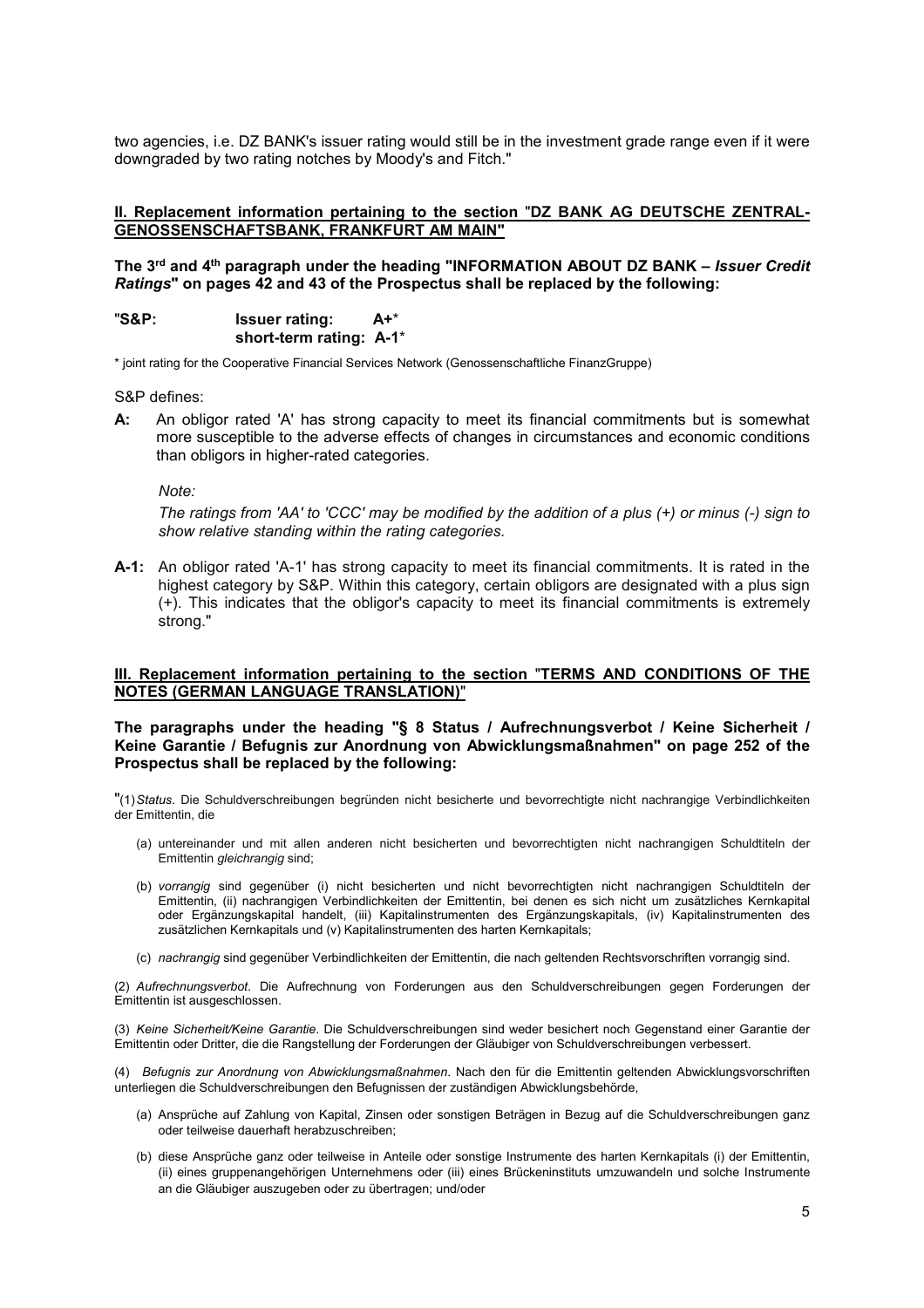(c) sonstige Abwicklungsmaßnahmen anzuwenden, einschließlich (ohne Beschränkung) (i) einer Übertragung der Schuldverschreibungen auf einen anderen Rechtsträger, (ii) einer Änderung der Anleihebedingungen der Schuldverschreibungen oder (iii) deren Löschung."